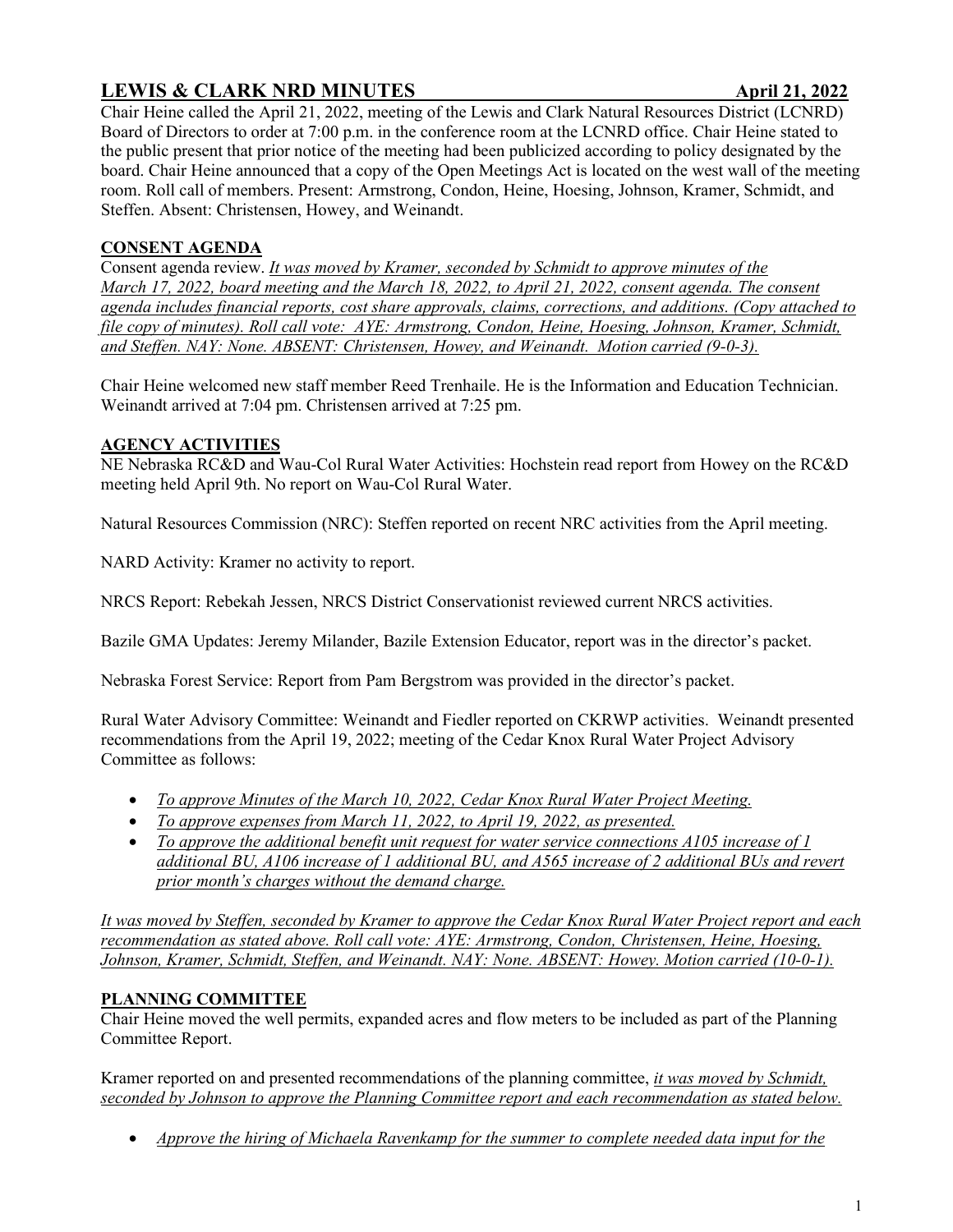*Longitude 103 App and to complete other district work.* 

- *Approve utilizing planned grazing application ranking recommendation for NSWCP applications based on an evaluation sheet designed to prioritize applications by positive resource impact potential.*
- *Deny Britt Becker well permit, variance request, and pooling agreement applications LC-346, V-22003, P-2201.*
- *Approve well and related permit applications as follows:*
	- *1. Center C LLC well permit LC-350 for a well in the NESW Section 34, T30N, R1E.*
	- *2. Clement & Laurie Wagner well permit LC-351 for a well in the SWNW Section 31, T31N, R4W.*
	- *3. Kenneth Keiter well permit LC-352 for a well in the SESE Section 19, T31N, R1E, expanded irrigated acres permit X-22021 for 33 irrigated acres in SESE Section 19, T31N, R1E, and flow meter cost share FMLC-352.*
	- *4. Lyle & Ronda Lammers well permit LC-353 for a well in the SWSW Section 24, T30N, R1W, expanded irrigated acres permit X-22022 for 102 irrigated acres in SW Section 24, T30N, R1W, and flow meter cost share FMLC-353.*
	- *5. Michael Pick well permit LC-354 for a well in the NENE Section 4, T31N, R1E, expanded acres permit X-22023 for 88 irrigated acres in NE Section 4, T31N, R1E, and flow meter cost share FMLC- 354.*
	- *6. Michael Pick well permit LC-355R for a well in the SW Section 23, T32N, R2E, and flow meter cost share FMLC-355R.*
	- *7. Anthony Arens well permit LC-356 for a well in the NENW Section 12, T32N, R2W, expanded acres permit X-22024 for 137 irrigated acres in NW Section 12, T32N, R2W, and flow meter cost share FMLC-356.*
	- *8. Thomas & Stephen Marsh well permit LC-357R for a well in the SESE Section 23, T30N, R1W and flow meter cost share FMLC-357R*
	- *9. Ron & Bruce Brodersen well permit LC-358 for a well in the SWNW Section 35, T30N, R1E, expanded acres permit X-22025 for 61 irrigated acres in NESE Section 34 & SWNW Section 35, T30N, R1E, and flow meter cost share FMLC-358,*
	- *10. Gary & Marilyn Kleinschmit well permit LC-359 for a well in the SESW Section 19, T31N, R2E.*
	- *11. Nick Lawyer well permit LC-360 for a well in the NENE Section 21, T31N, R6E, expanded acres permit X-22026 for 180 irrigated acres in N1/2NE & NENW Section 21 & N1/2NW Section 22, T31N, R6E, and flow meter cost share FMLC-360.*
	- *12. Thomas Wortman well permit LC- 361 for a well in the SWSE Section 30, T32N, R2E, expanded acres permit X-22027 for 33 irrigated acres in SWSE Section 30, T32N, R2E, and flow meter cost share FMLC-361.*
	- *13. Rhonda & Kevin Schieffer well permit LC-362 and LC-363 for wells in the SWNE Section 18, T31N, R1W, and SESW Section 18, T31N, R1W, expanded acres permit X-22028 for 313 irrigated acres in NE, NW & SW Section 18, T31N, R1W, and flow meter cost share FMLC-362.*
	- *14. Bow Valley Elevator LLC expanded acres permit X-22029 for 100 acres in the W1/2SE & NESW Section 15, T31N, R3E.*
	- *15. Bow Valley Elevator LLC expanded acres permit X-22030 for 65 acres in the SE Section 25, T31N, R4W.*
	- *16. Bow Valley Elevator LLC well permit LC-364 and LC-365 for wells in the NWSE Section 25, T31N, R4W and NENE Section 25, T31N, R4W, and flow meter cost share FMLC- 364.*
	- *17. Kenneth & Andrea Koch and Eric & Shelby Schulte well permit LC-366 for a well in the SESW Section 36, T32N, R1E, expanded acres permit X-22031 for 73 irrigated acres in S1/2SE Section 36, T32N, R1E, and flow meter cost share FMLC-366.*
	- *18. Kevin Becker well permit LC-367 for a well in the NWNE Section 25, T33N, R1E, expanded acres permit X-22032 for 51 irrigated acres in the NWNE, and NENW Section 25, T33N, R1E, and flow meter cost share FMLC-367.*
	- *19. Michael & Nancy Hochstein for a well in the SWNW Section 12, T31N, R1E, expanded acres permit X-22033 for 179 acres in the NW Section 12 & S1/2SE Section 11, T31N, R1E, and flow meter cost share FMLC- 368.*
	- *20. Christopher Pick expanded acres permit X-22034 for 50 acres in the SWNE & NENENW Section 11, T30N, R1W.*